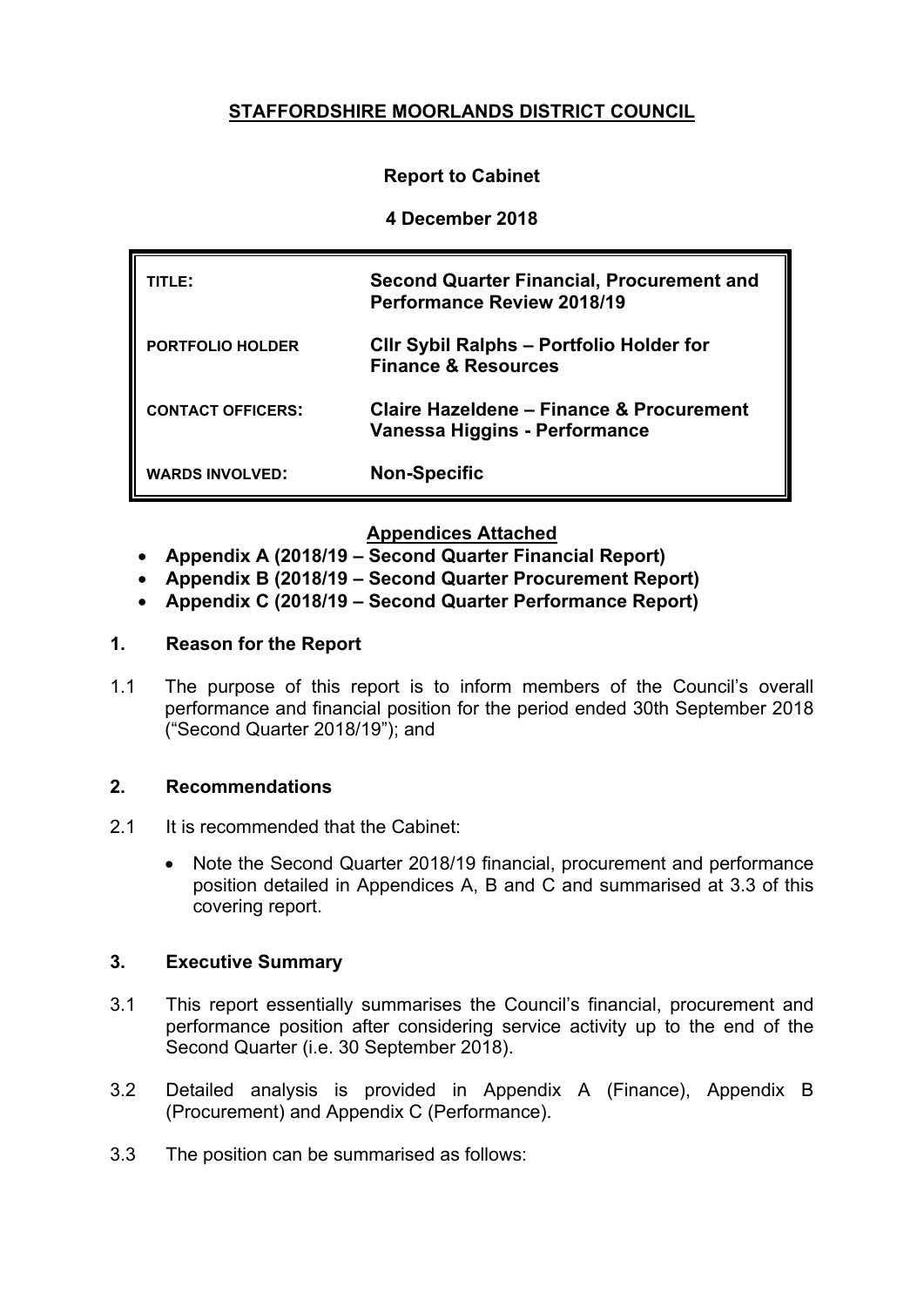| <b>Subject</b> | <b>Headline</b>                                                                                                                      | <b>Reference</b> |
|----------------|--------------------------------------------------------------------------------------------------------------------------------------|------------------|
| Finance        | The Finance headlines for the Second Quarter are:                                                                                    | Appendix A       |
|                | Performance against Budget<br>The General Fund budget for 2018/19 is forecast to be £66,790                                          |                  |
|                | underspent at the Quarter Two stage.                                                                                                 |                  |
|                | <b>Efficiency Programme</b>                                                                                                          |                  |
|                | To date, £299,630 has been achieved against the 2018/19<br>efficiency target of £830,000. At this stage the target is expected       |                  |
|                | to be met with the impacts of any delays in any of the                                                                               |                  |
|                | programmed projects offset by other efficiency savings e.g. staff                                                                    |                  |
|                | vacancies                                                                                                                            |                  |
|                | Capital Programme                                                                                                                    |                  |
|                | The revised Capital Programme budget for 2018/19 is £5.8 million<br>including the carry forward of capital underspends from 2017/18. |                  |
|                | The projected outturn for the year is £4.8 million – with £1.1 million                                                               |                  |
|                | of Asset Management Projects expected to be reprofiled into                                                                          |                  |
|                | future years.                                                                                                                        |                  |
|                | <b>Treasury Management</b><br>Cash investments held at 30 September 2018 totalled £7.6                                               |                  |
|                | million. The Ascent loan and debenture currently stands at £14                                                                       |                  |
|                | million.                                                                                                                             |                  |
|                | Council borrowing at 30 September 2018 totalled £12 million                                                                          |                  |
|                | (relates to the Ascent loan)<br>The Council's net interest receipts budget target is projected to be                                 |                  |
|                | on target                                                                                                                            |                  |
|                | <b>Revenue Collection</b>                                                                                                            |                  |
|                | 56.7% of Council Tax was collected by 30 September 2018,                                                                             |                  |
|                | compared to 56.7% for the same period last year.<br>56.8% of Business Rates was collected by 30 June 2018<br>٠                       |                  |
|                | compared with 57.0% for the same period last year.                                                                                   |                  |
|                | At the end of Quarter Two the value of sundry debt that was over<br>$\bullet$                                                        |                  |
|                | 60 days old was £99,980 which compares with £103,240 at 30th                                                                         |                  |
|                | September 2017                                                                                                                       |                  |
| Procurement    | The Procurement headlines for the Second Quarter are:<br>14 procurement activities were completed                                    | Appendix B       |
|                | The Procurement forward plan includes 63 procurement activities                                                                      |                  |
|                | for 2018/19 (either SMDC only or joint)                                                                                              |                  |
|                | At the 30 <sup>th</sup> September 2018, 56% of procurement activity<br>$\bullet$                                                     |                  |
|                | undertaken was on the forward plan and the Council paid 96% of<br>its invoices within 30 days during the year                        |                  |
| Performance    | The Performance headlines for the Second Quarter are:                                                                                |                  |
|                | 75% of the key performance indicators are on track                                                                                   | Appendix C       |
|                | Of the 25 Priority Actions within the Corporate Plan, two are still to                                                               |                  |
|                | commence, one is rated amber awaiting a decision, the remainder                                                                      |                  |
|                | being classified as 'Green'; and                                                                                                     |                  |
|                | The Council received 57 complaints, 102 comments and 40<br>$\bullet$<br>compliments in the Second Quarter. Repeat complaints and     |                  |
|                | response times both on track                                                                                                         |                  |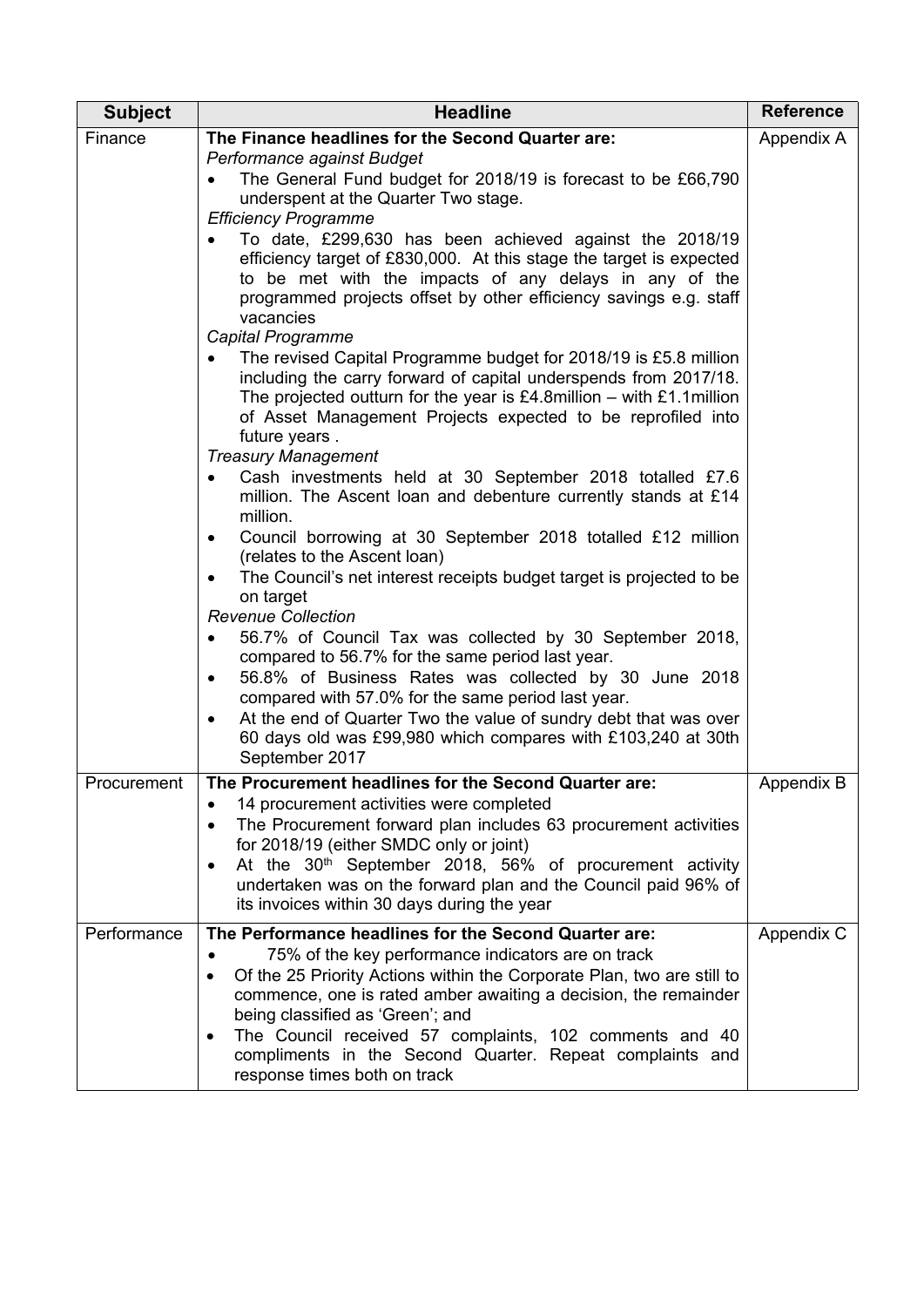## **4. How this Report Links to Corporate Priorities**

4.1 The successful delivery of all corporate priorities is dependent upon the effective management of performance and financial resources, which is the subject of this report.

## **5. Options and Analysis**

5.1 Detailed Analysis is contained within the main body of the Report.

#### **6. Implications**

6.1 Community Safety - (Crime and Disorder Act 1998)

None.

6.2 Workforce

None.

6.3 Equality and Diversity/Equality Impact Assessment

This report has been prepared in accordance with the Council's Equality and Diversity policies.

6.4 Financial Considerations

There are substantial financial considerations contained throughout the report.

6.5 Legal

None.

16.6 Sustainability

None.

6.7 External Consultation

None.

6.8 Risk Assessment

There are a number of risks to the financial position presented, which are identified and explained in the financial report attached at Appendix A.